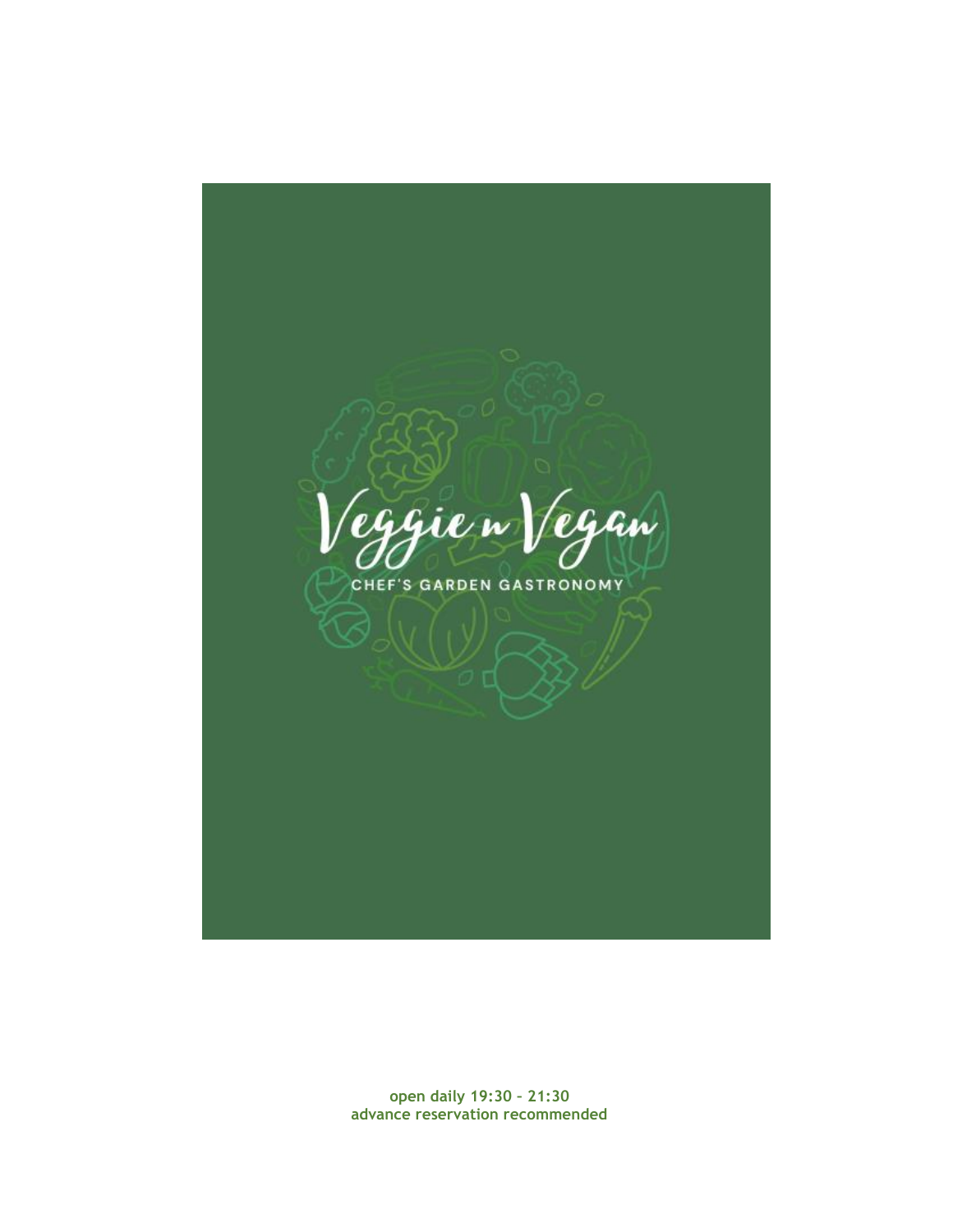Starters " Salads

| asian style vegetable spring rolls<br>served with chili-peanut sauce                                                              | 10.00 |
|-----------------------------------------------------------------------------------------------------------------------------------|-------|
| beetroot and avocado sushi<br>with pickled ginger, soy sauce and wasabi paste                                                     | 8.00  |
| tex-mex nacho salad<br>tortilla chips, bell peppers, corn, jalapeños, cilantro<br>tossed with tangy tomato sauce                  | 10.00 |
| mediterranean couscous salad<br>warm couscous with grilled carrot, mung beans and chickpeas<br>served with honey-mustard dressing | 9.00  |
| toasted pita bread with greek salad<br>with roasted red peppers and walnut dip                                                    | 8.00  |
| black beans, corn and goat cheese salad<br>drizzled with berry vinaigrette                                                        | 12.00 |
|                                                                                                                                   |       |



| creamy potato, corn and peas chowder<br>served in sour dough bread                 |       |
|------------------------------------------------------------------------------------|-------|
| roasted butternut squash soup<br>topped with crispy sage croûtons and apple chunks | 10.00 |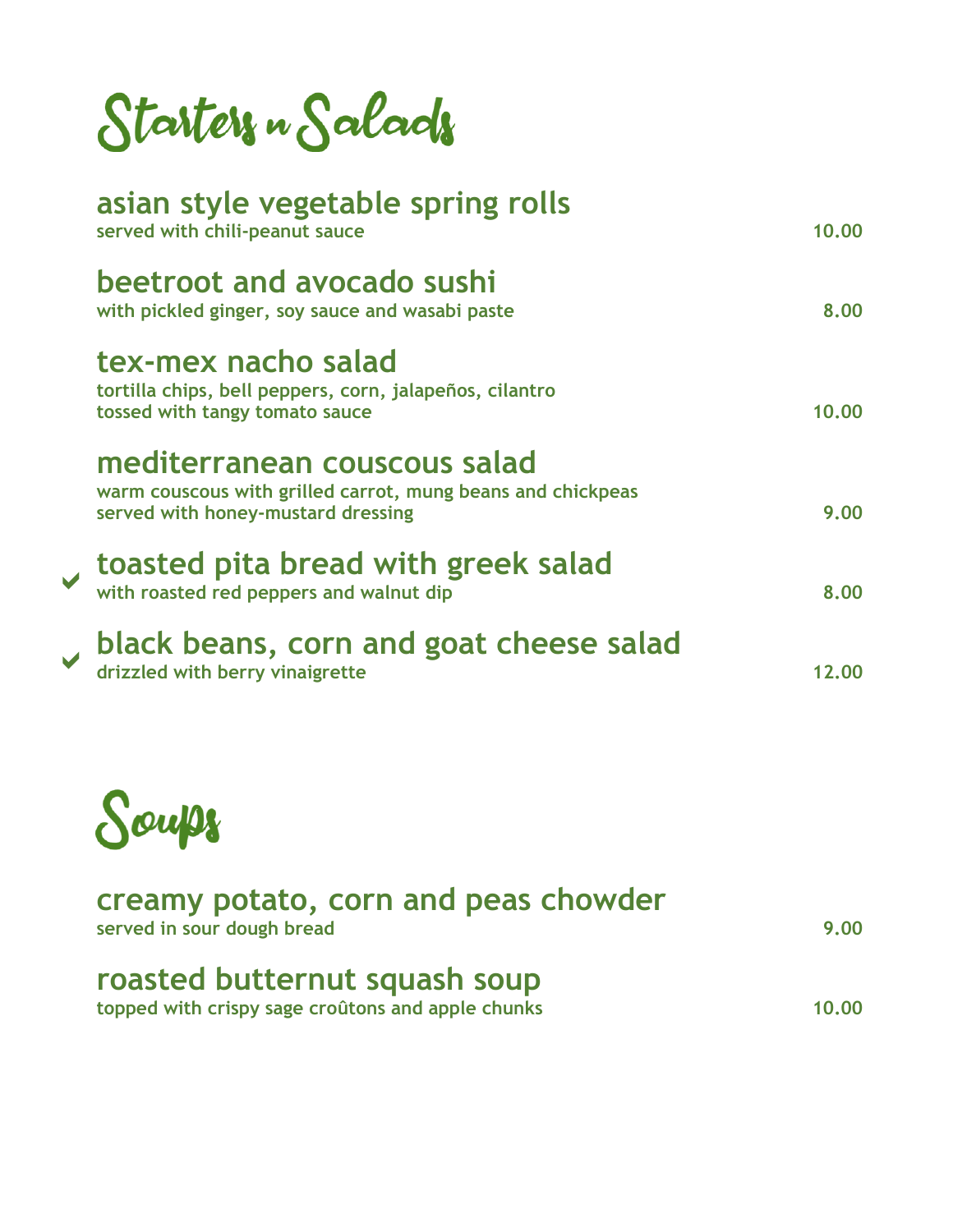

| roasted garlic-balsamic cabbage wedges<br>accompanied with baby potatoes and lentil stew                      | 18.00 |
|---------------------------------------------------------------------------------------------------------------|-------|
| spinach, sweet potato and lentil curry<br>served with jasmine rice, pappad and pickle                         | 14.00 |
| hoppers<br>rice flour and coconut pancakes with vegetable curry<br>and caramelized leeks-onion spiced chutney | 15.00 |
| thai style vegetable curry<br>accompanied with steamed rice and kachumbar salad                               | 16.00 |
| grilled butternut squash steak<br>mixed lettuce and roasted mushrooms, chestnut sage butter sauce             | 16.00 |
| $\vee$ vegetables, chickpeas and feta loaded<br>flat bread<br>served with greens and tahini dip               | 16.00 |
| $\vee$ grilled vegetable kebabs<br>with mixed salad and green yoghurt sauce                                   | 16.00 |
| pasta with puy lentils bolognese<br>with garlic bread and asparagus spears                                    | 18.00 |
| stir fried veggie noodles<br>with tofu and cashew nuts                                                        | 18.00 |